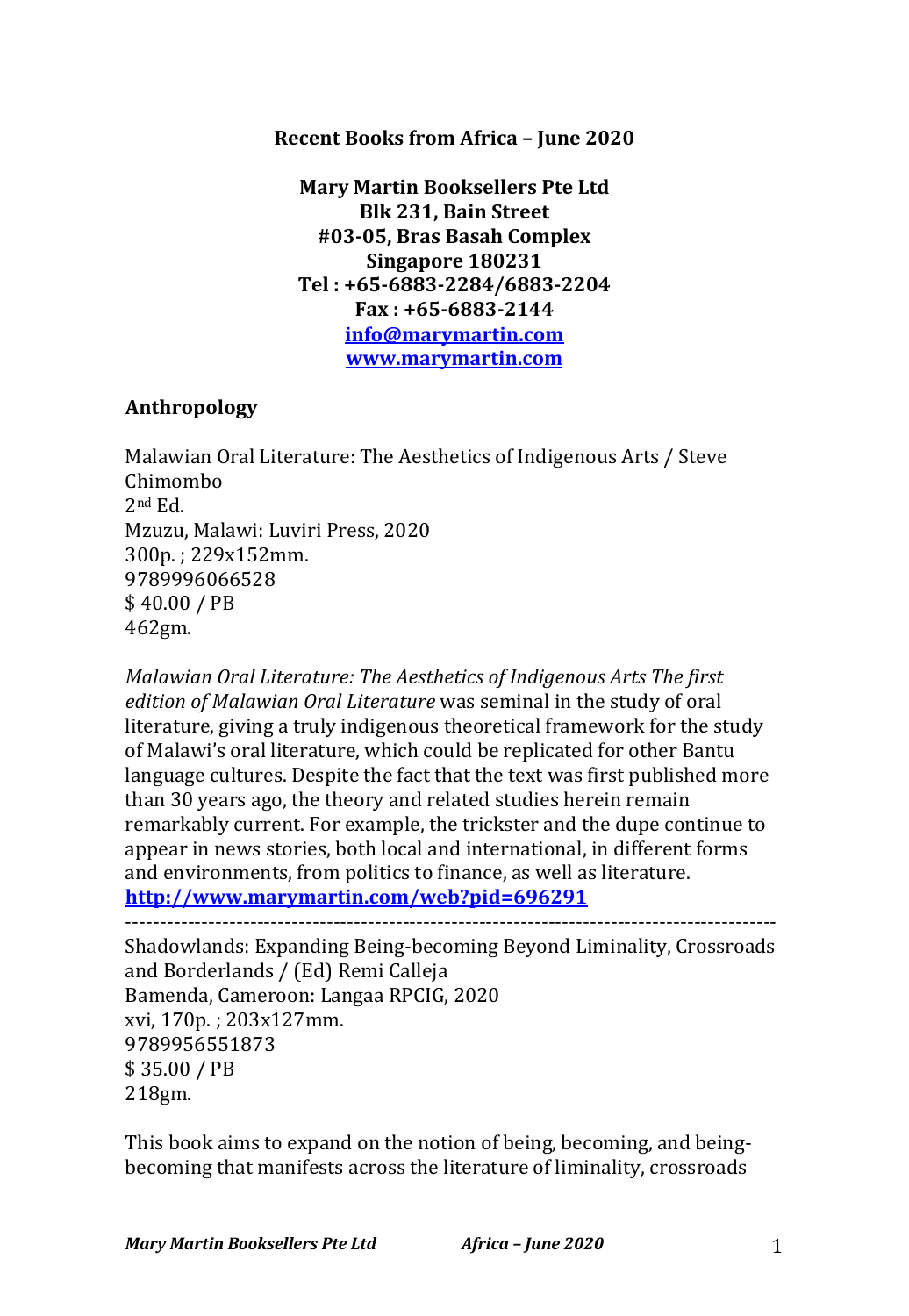and borderlands. Looking to overcome the limitations of these grounding concepts, the metaphor of the shadowlands is proposed. Moving away from dualities and binaries, challenging the spatial metaphors, which imply clear and defined boundaries and spring from an objective construction of 'reality', and coping with the idea of incompleteness, unfinishedness, are the challenges of the shadowlands. Through the prism of this newly conceptualised analytical and epistemological tool, the authors intend to grasp a fresh understanding of the processes of being, becoming and being-becoming in both their singular and multiple manifestations. As an epistemological concept, the shadowlands imply that anthropologists must not only identify these uncanny spaces of junction in their research, but also shadowlands in the ethnographic papers that they produce. In addition to a better understanding of the continuous fabrication of temporalities and being-becoming, the concept puts into perspective the discipline of anthropology itself. Throughout the chapters, the different authors permit to grasp the various applications of the shadowlands, allowing to project the concept in particular contexts and through specific angles of analysis.

**http://www.marymartin.com/web?pid=696293**

----------------------------------------------------------------------------------------------

## **Biography/Memories**

Development as Rebellion: A Biography of Julius Nyerere / Issa G. Shivji, Saida Yahya-Othman & Ng'wanza Kamata Dar-es-Salaam, Tanzania: Mkuki Na Nyota, 2020 3v. (xxiv, 354p., xxiv, 254p., xxviii, 494p.) Includes Index 9789987084111 (Set) \$ 110.00 / HB 2180gm.

Book One: The Making of a Philosopher Ruler / (Lead Author) Saida Yahya-Othman ; 9789987084098

Book Two: Becoming Nationalist / (Lead Author) Ng'wanza Kamata 9789987084128

Book Three: Rebellion Without Rebells / (Lead Author) Issa G. Shivji 9789987084159

This is the first comprehensive biography of Julius Nyerere, a national liberation leader, the first president of Tanzania and an outstanding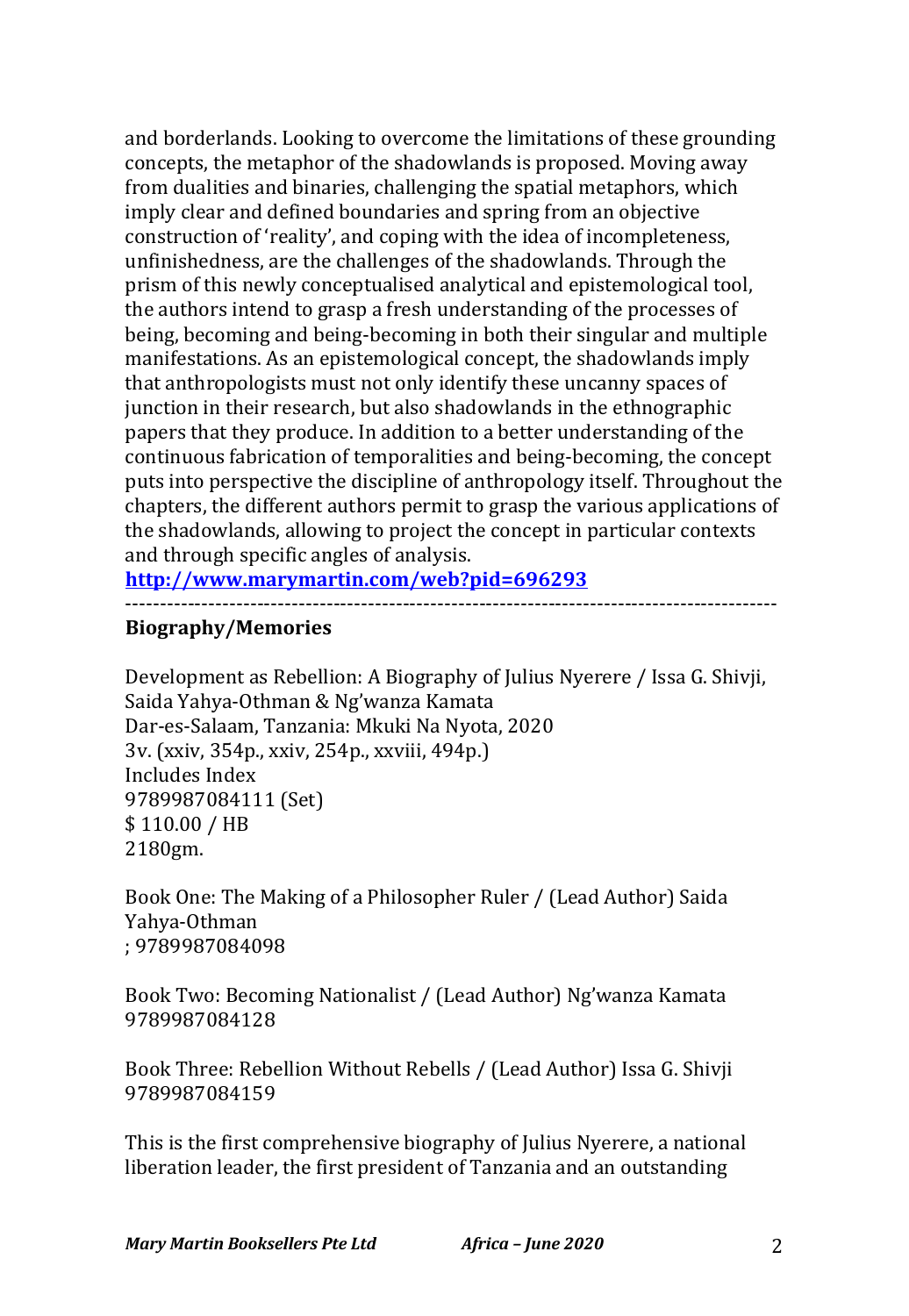statesman of Africa and the global south. Written by three prominent Tanzanians, the work spans over 1200 pages in three volumes. It delves into Nyerere's early days among his chiefly family, and the traditions, friends and education that moulded his philosophy and political thought. All these provide the backdrop for his entrance into nationalist politics, the founding of the independence movement and his original experiment with socialism.

The work took six years to research and write, involving extensive and wide-ranging interviews with persons from all walks of life in Tanzania and abroad. Among these were several leaders in East and Southern Africa who were based in Dar es salaam during their liberation struggles. The authors also visited several British universities and archives with material related to Nyerere and Tanzania, thus enriching the work with primary sources that not available in Tanzania.

The book does not shy away from a critical assessment of Nyerere's life and times. It reveals the philosopher ruler's dilemmas and tensions between freedom and necessity, determinism and voluntarism and, above all, between territorial nationalism and continental Pan-Africanism. **http://www.marymartin.com/web?pid=696323**

----------------------------------------------------------------------------------------------

It Is Not About Me: Diaries 2010-2011 / Tendai Rinos Mwanaka Chitungwiza, Zimbabwe: Mwanaka Media and Publishing Pvt. Ltd., 2019 vii, 185p.; 210x148mm. 9781779065155 \$ 30.00 / PB

274gm.

It Is Not About Me: Diaries 2010-2011, is not about the diarist, but provides snapshots of life in Zimbabwe over the 2010-2011 period and during the early years of the Government of National Unity of Morgan Tsvangirai's Movement for Democratic Change (MDC-T), Robert Mugabe's ZANU-PF government and the smaller MDC-N of Welshman Ncube. 90 incisive diaries cover a full year of grappling with Zimbabwe's slippery politics: the broken economy, the changing social landscape, a moribund culture, spiritual and physical poverty, unrequited love, reading, writing, the condition of the artist and the art of diarizing.

**http://www.marymartin.com/web?pid=696469**

----------------------------------------------------------------------------------------------

Mama Penee: Transcending the Genocide / Uazuvara Ewald Kapombo Katjivena

Windhoek, Namibia: University of Namibia Press, 2020  $xvi$ , 116p. ; 210x140mm. ; B/W Illustrations. Includes Bibliography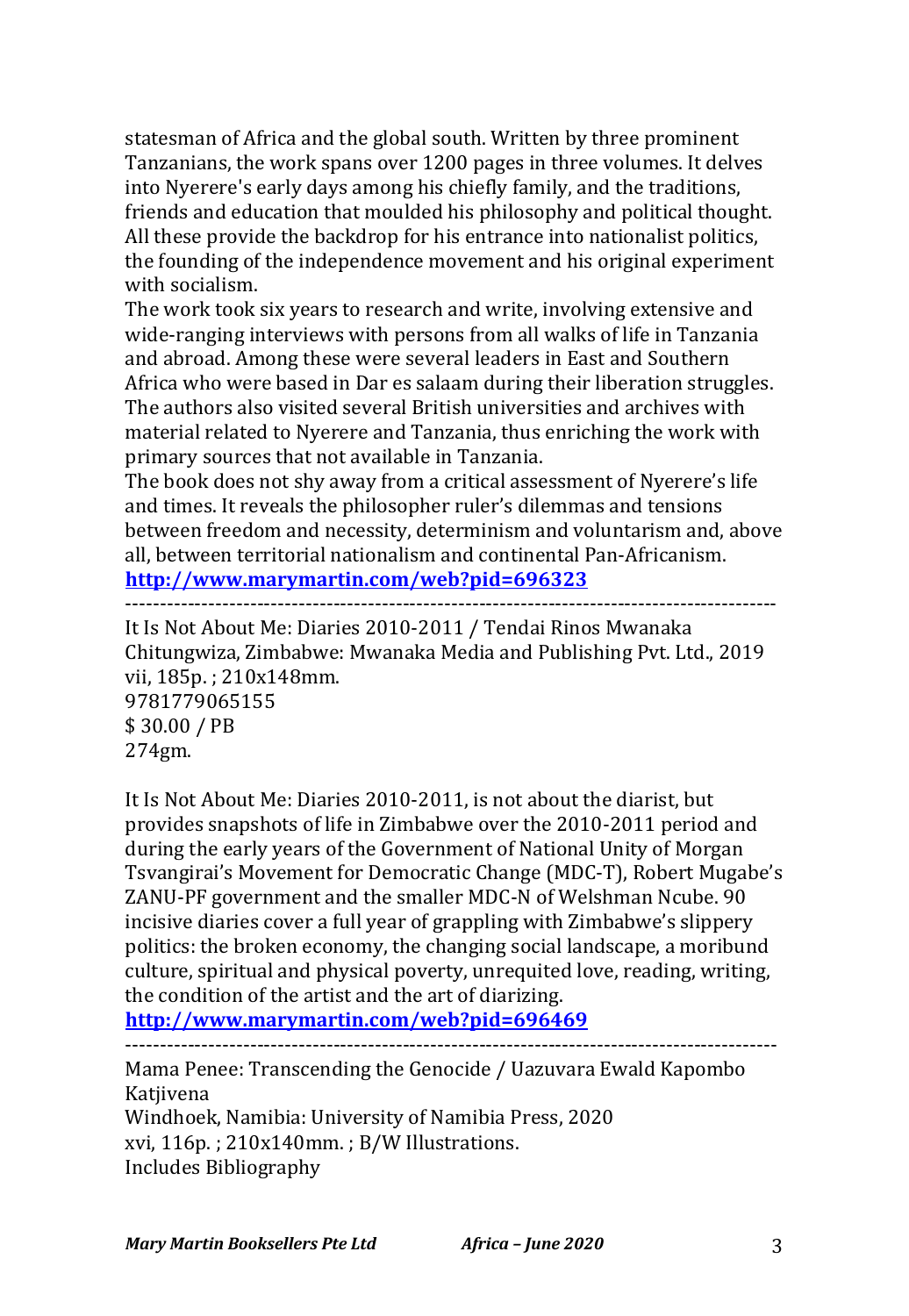9789991642512 \$ 32.00 / PB 172gm.

Jahohora Petronella Inaavinuise, who came to be known as Mama Penee, was a young girl of eleven when her parents were shot in cold blood before her during the 1904–1908 genocidal war in Namibia. Waved away from the scene by a German soldier, she realised that it was her destiny to live. Finding water and food for herself and learning to avoid danger, she spent several months in hiding. Courageous and self-sufficient, she learned lessons in wisdom, calm, and what is truly important in life, lessons which she later imparted to her grandchildren in ways both ingenious and challenging. Her extraordinary personal qualities and influence shine from this story, told by one of her grandsons with the insight and understanding gained over a lifetime of reflecting on his grandmother.

**http://www.marymartin.com/web?pid=696474**

#### **Economics**

Beyond Tenderpreneurship: Rethinking Black Business and Economic Empowerment / (Ed) Ayabonga Cawe and Khwezi Mabasa Johannesburg, South Africa: Mapungubwe Institute for Strategic Reflection (MISTRA), 2020  $xx$ , 392p. ; 234 $x156$  mm. ; B/W Illustrations. 9781928509127 \$ 65.00 / PB 642gm.

---------------------------------------------------------------------------------------------

Black Economic Empowerment (BEE) policies have been a central pillar of attempts to overcome the economic legacy of apartheid. Yet, more than two decades into democracy, economic exclusion in South Africa still largely reflects the fault-lines of the apartheid era. Current discourse often conflates BEE with the so-called

'tenderpreneurship' referred to in the title, namely the reliance of some emergent black capitalists on state patronage. Authors go beyond this notion to understand BEE's role from a unique perspective. They trace the history of black entrepreneurship and how deliberate policies under colonialism and its apartheid variant sought to suppress this impulse. In the context of modern South Africa, authors interrogate the complex dynamics of class formation, economic empowerment and redress against the backdrop of broader macroeconomic policies. They examine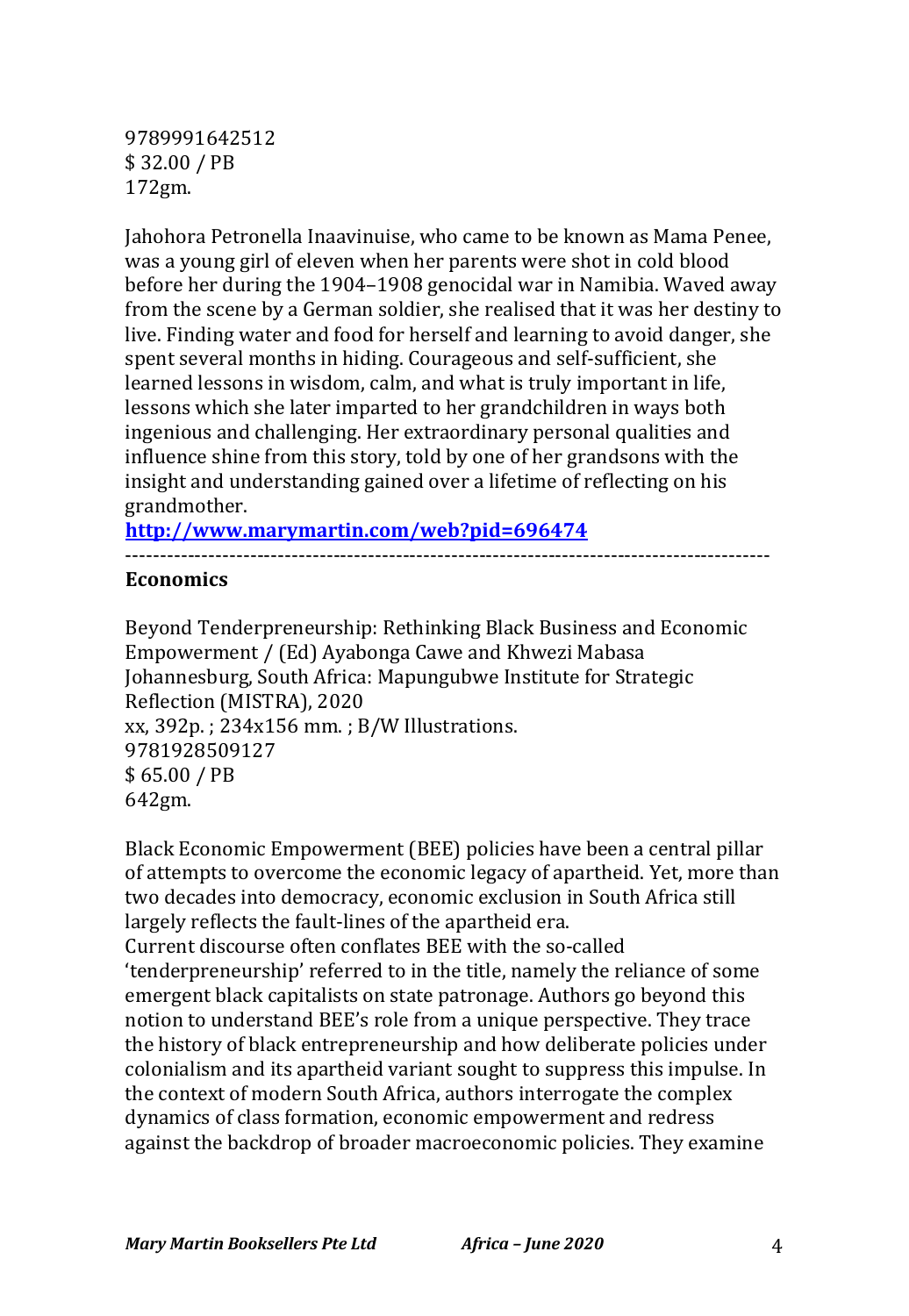questions relating to whether B-BBEE policies are informed by strategies to change the structure of the economy.

These issues are explored against the backdrop of the experiences of other developing countries and their journeys of industrialisation. The relevant black empowerment experiences of countries such as the United States are also discussed. The authors identify policy and programmatic interventions to forge the non-racial future that the constitution enjoins South Africans to build.

**http://www.marymartin.com/web?pid=696475**

----------------------------------------------------------------------------------------------

The Integrated East African Financial System: Is It Feasible? : The Policy Version / Mugerwa Paul (Eds) Mutimba Patrick, Kerosi Josephat Bosire & Munyambonera Ezra Kampala, Uganda: Asante Capital Hub Ltd, 2019 xxx, 668gm. : 210x148 mm. 9789970870004 \$ 110.00 / PB 910gm.

As the EAC regional bloc is soon celebrating 20 years since its inception, is it any closer to being fully integrated? Is the regional financial integration still feasible? How can it work for every member State and every East African? How can other RECs learn from the EAC experience? What should be further considered to optimise the business sense in the entire financial integration drive? In an analysis of more than 70 financial and other institutions the author addresses the levels of financial inclusion, financial system development, and regional integration to assess the feasibility of a financially integrated EAC and provides benchmarks which inform policy. The author explores not only conventional finance and banking but also introduces one area that is usually not captured in most writings and books in these areas i.e. Islamic Finance. While Islamic Finance is slowly becoming a mainstream area of finance, there has been limited research, works and writing in the area. **http://www.marymartin.com/web?pid=696476**

----------------------------------------------------------------------------------------------

Unravelling the Mysteries of Africa's Underdevelopment: Changing Africa, One Idea at a Time / John W. Forje Bamenda, Cameroon: Langaa RPCIG, 2020 clx, 434p.; 229x152mm. 9789956551392 \$ 80.00 / PB 864gm.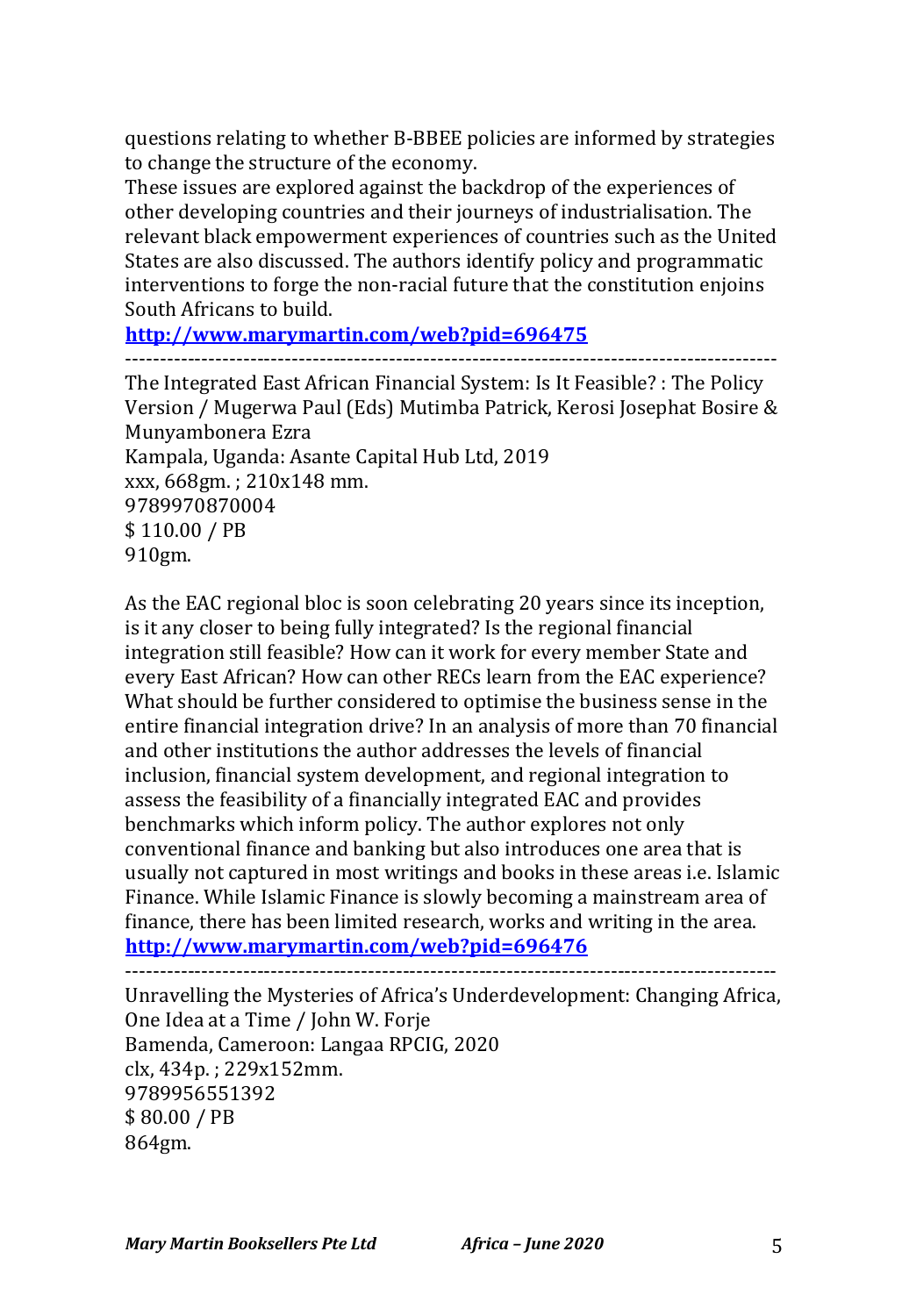Unravelling the mysteries of Africa's underdevelopment presents an Afrocentric ideological understanding of the continent's fragmentation; a scientific and objective (Mijadala) discourse as well as an approach of how to move progressively and sustainably Africa forward. The breadth and depth of the book shows the unwavering impoverishment and urgent need for the continent to stand up and take the bull by the horn. It offers an inspiring means of grappling with the continent's problems to build the change we want  $-$  An African Wealth of Nation  $-$  not the continent of collapsed, failed states under the governance construct of centralised authoritarian regimes It is a thought-provoking discourse that challenges us all to be inherent participants in the reconstruction of a Brave New Africa far beyond the 21st Century.

**http://www.marymartin.com/web?pid=696477** ----------------------------------------------------------------------------------------------

Sustainability in the Political and Socio-Economic Spheres of Development in Zimbabwe / (Ed) Innocent Chirisa Charity Manyeruke Bamenda, Cameroon: Langaa RPCIG, 2020  $xiv$ , 502p.; 244 $x$ 170 mm.; Colour Illustrations. 9789956551514 \$100.00 / PB 886gm.

Sustainability is often just looked into as found at the intersection between economic, environmental and equity (3Es) variables, also referred to as production, planet and people (3Ps). However, the major determinants of global environmental change are the human species themselves. While they are part of the three Es, they go further to create a fourth pillar, the institutions, partly to manage complexity as they cause it. The complexity of people as the key definer of sustainability lies in the fact that Homo Sapiens are animals of politics and socio-economic reasoning. As they wrestle in the rationality and decision-making space, natural resources, and any other resources (human, capital, financial and social relations) are configured and reconfigured in such a way that sustainability becomes the major goal under threat. Using Zimbabwe as a case study, the contributors in this volume dissect development as an endangered species needing the key actors involved to rethink their decisions and actions in the interest of more sustainable and desirable futures.

**http://www.marymartin.com/web?pid=696480**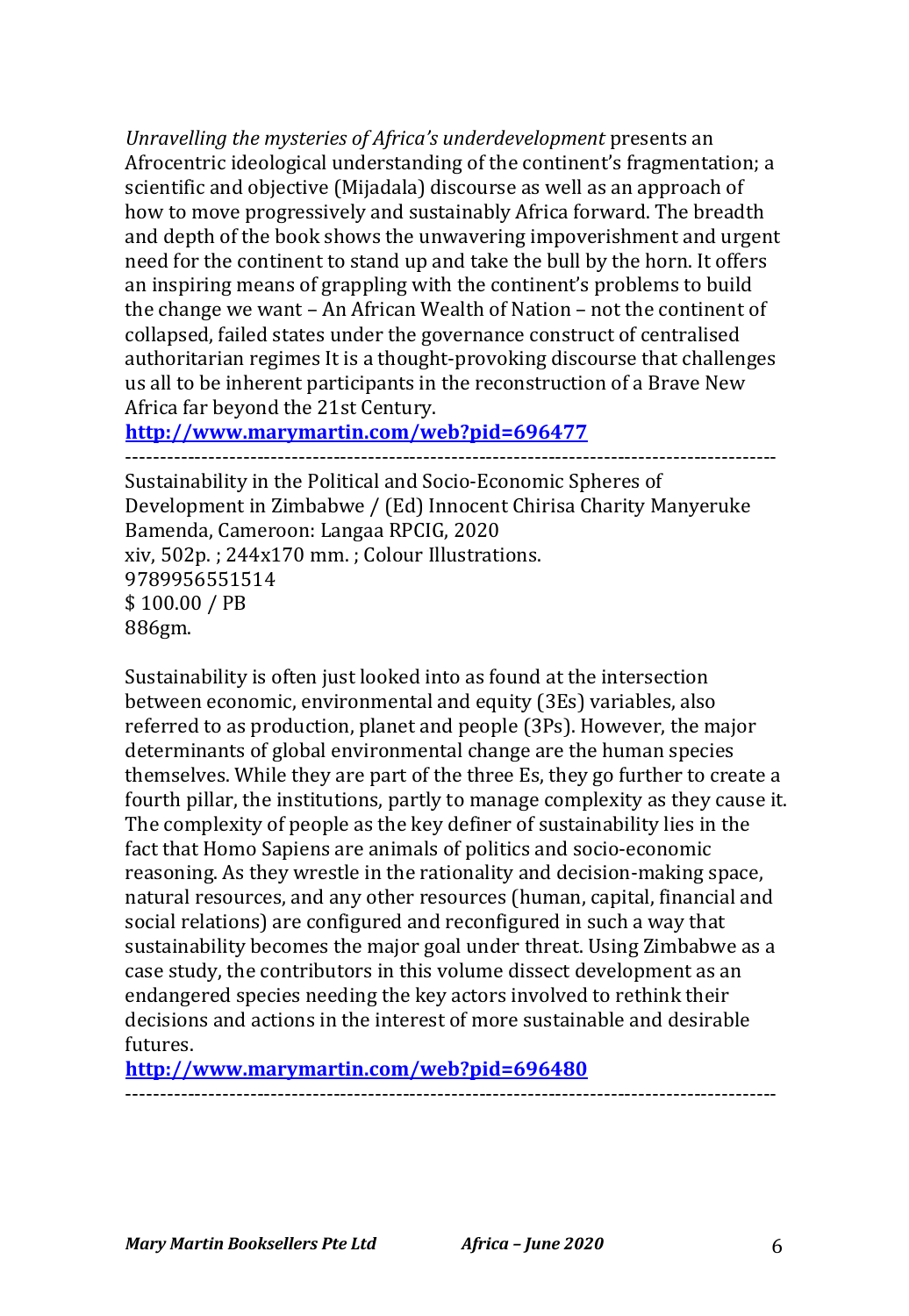# **History**

A Brutal State of Affairs: The Rise and Fall of Rhodesia / Henrik Ellert & Dennis Anderson Harare, Zimbabwe: Weaver Press, 2020  $x, 414p.$ ;  $254x178mm.$ ;  $B/W$  Illustrations. Includes Index ; Bibliography 9781779223739 \$ 45.00 / PB 788gm.

A Brutal State of Affairs analyses the transition from Rhodesia to Zimbabwe and challenges Rhodesian mythology. The story of the BSAP, where white and black officers were forced into a situation not of their own making, is critically examined. The liberation war in Rhodesia might never have happened but for the ascendency of the Rhodesian Front, prevailing racist attitudes, and the rise of white nationalists who thought their cause just. Blinded by nationalist fervour and the reassuring words of the Ministry of Internal Affairs and army commanders, the Smith government disregarded the advice of its intelligence services to reach a settlement before it was too late.

By 1979, the Rhodesians were staring into the abyss, and the war was drawing to a close. Salisbury was virtually encircled, and guerrilla numbers continued to grow. *A Brutal State of Affairs* examines the Rhodesian legacy, the remarkable parallels of history, and suggests that Smith's Rhodesian template for rule has, in many instances, been assiduously applied by Mugabe and his successors.

**http://www.marymartin.com/web?pid=696517**

## **Politics**

The United Nations Organization: (In) Securing Global Peace and Security / Tatah Mentan Bamenda, Cameroon: Langaa RPCIG, 2020 xxviii, 42p.; 229x152mm.; Colour Illustrations. 9789956551637 \$ 80.00 / PB 744gm.

Saving succeeding generations from the scourge of war was the main motivation for creating the United Nations. Given the ongoing conflicts, wars and terrorist attacks today one is forced to ask: Is there Hope for International Peace and Security? Where have the safeguards gone to?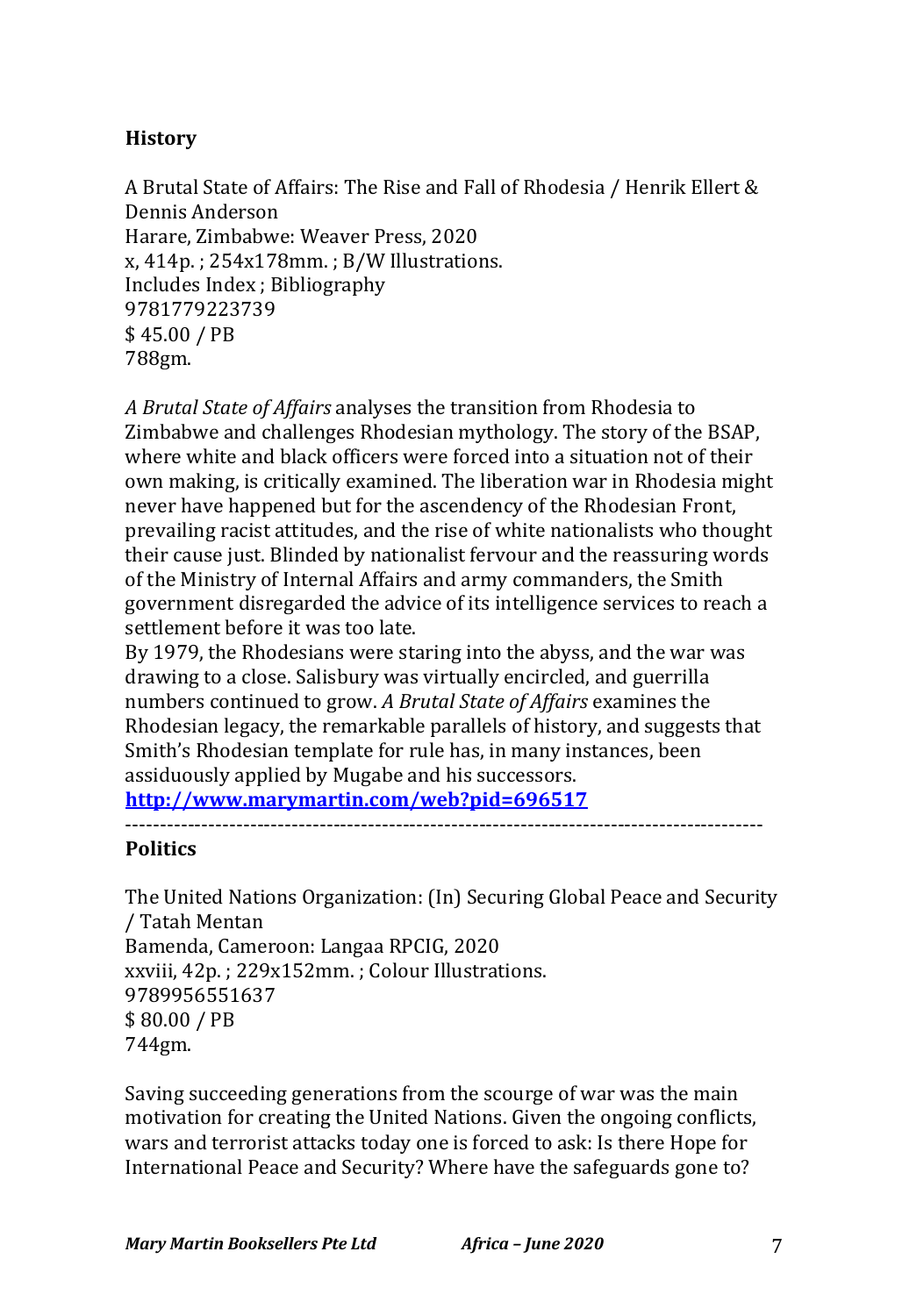Has the United Nations become powerless in the face of absence of the "safeguards"? In this book, Professor Tatah Mentan examines the transformation in UN peace and security operations, analysing its changing role and structure. Tatah Mentan argues that the enemy of peace and security in the global system is the dictatorship of predatory bailed out monopoly capitalism that tells us that building war ships is more important than building alternate energy infrastructure. The real enemies are therefore the publicly bailed-out monopolies, Big Media, Big Pharma, Big Oil, the Military Industrial Complex, etc. that deny the truth about conflicts and insecurity. As he emphasises, the enemies are those who refuse to think critically, not being intellectually curious, and accepting the supremacist, fascist, and misgovernance that is reducing the world collectively to being cogs in a diabolical machine of neoliberal global capitalism.

**http://www.marymartin.com/web?pid=696518**

## **Literature**

Chitungwiza Mushamukuru: An Anthology from Zimbabwe's Biggest Ghetto Town / (Ed) Tendai Rinos Mwanaka Chitungwiza, Zimbabwe: Mwanaka Media and Publishing Pvt Ltd (Mmap), 2019 98p.; 210x148mm.; Colour Photographs. 9781779295989 \$ 30.00 / PB 152gm.

----------------------------------------------------------------------------------------------

Sprawling to the south east of the revered Harare...there is a place millions call home, Chitungwiza as in that olden track, "mushamukuru, wakaenda kupiko, Chitungwiza." It is Zimbabwe's biggest village, that became a town, that became a city, that became our own Soweto... Zimbabwe's biggest suburb yet also Zimbabwe's Hollywood. It has produced or groomed Zimbabwe's creatives and creative industry from film, by the book, poets, musicians, entertainers, academia, media practitioners, sculptors and those involved in other visual arts. In this anthology, Chitungwiza Mushamukuru: An Anthology from Zimbabwe's Biggest Ghetto Town, we have work from 1 artist and 11 writers who have called this Chitungwiza, Zimbabwe home, or have wrote home about this place, or have created artworks which highlight the culture, identity, lives, and position Chitungwiza in these matrixes or beyond those highlighted above.

----------------------------------------------------------------------------------------------

**http://www.marymartin.com/web?pid=696519**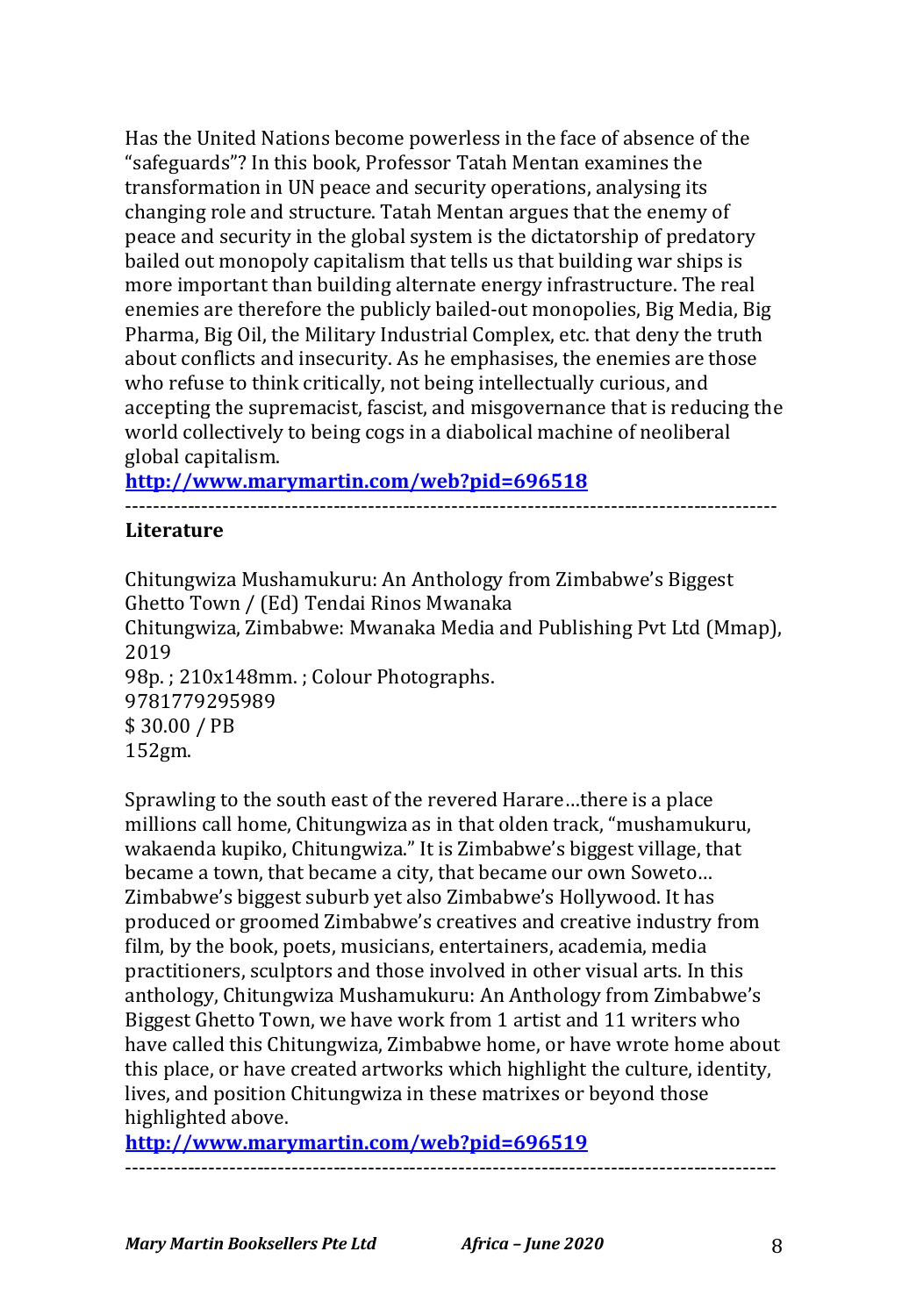Will, The Passenger Delaying Flight ... / Barbara Adair (Ed) Alison Lowry South Africa: Modjaji Books, 2020 162p. ; 198x129mm. 9781928215943 \$ 17.00 / PB 190gm. 

A man is travelling to Africa from Europe. And yet it is also about waiting – waiting for Africa.

Volker, a German, leaves his home in Frankfurt for Windhoek. He leaves a lover, he is leaving for a long time, and he does not have a return ticket. He does not know anything about Africa, to him it is one country, not a continent, neither does he really know where he is going to; he just knows that he wants to leave Europe.

Lufthansa, the airline that carries him stops at Charles de Gaulle airport and here he waits and waits and waits. And in the airport he observes and describes and thinks. The text is a stream of consciousness, Volker's thoughts. Interspersed with this are stories of people he encounters in the airport; a murderer, a terrorist, a person with dwarfism, a trans woman, a porn star, a terrorist, a child trafficker, a paedophile. All are connected, with each other, with Volker and with us, the readers. Adair's novel is innovative in form, self-conscious and self-critical; it challenges conventional Western assumptions that all good novels have a clear story line, a good plot and fully rounded characters.

**http://www.marymartin.com/web?pid=694940**

----------------------------------------------------------------------------------------------

## **Sociology**

Christianity and Social Change in Contemporary Africa (Volume One) / (Ed) Francis B. Nyamnjoh & Joel A. Carpenter Bamenda, Cameroon: Langaa RPCIG, 2020 x. 236p.: 216x140mm. 9789956551996 \$ 35.00 / PB 334gm.

This volume brings together seven empirically grounded contributions by African social scientists of different disciplinary backgrounds. The authors explore the social impact of religious innovation and competition in present day Africa. They represent a selection from an interdisciplinary initiative that made 23 research grants for theologians and social scientists to study Christianity and social change in contemporary Africa. These contributions focus on a variety of dynamics in contemporary